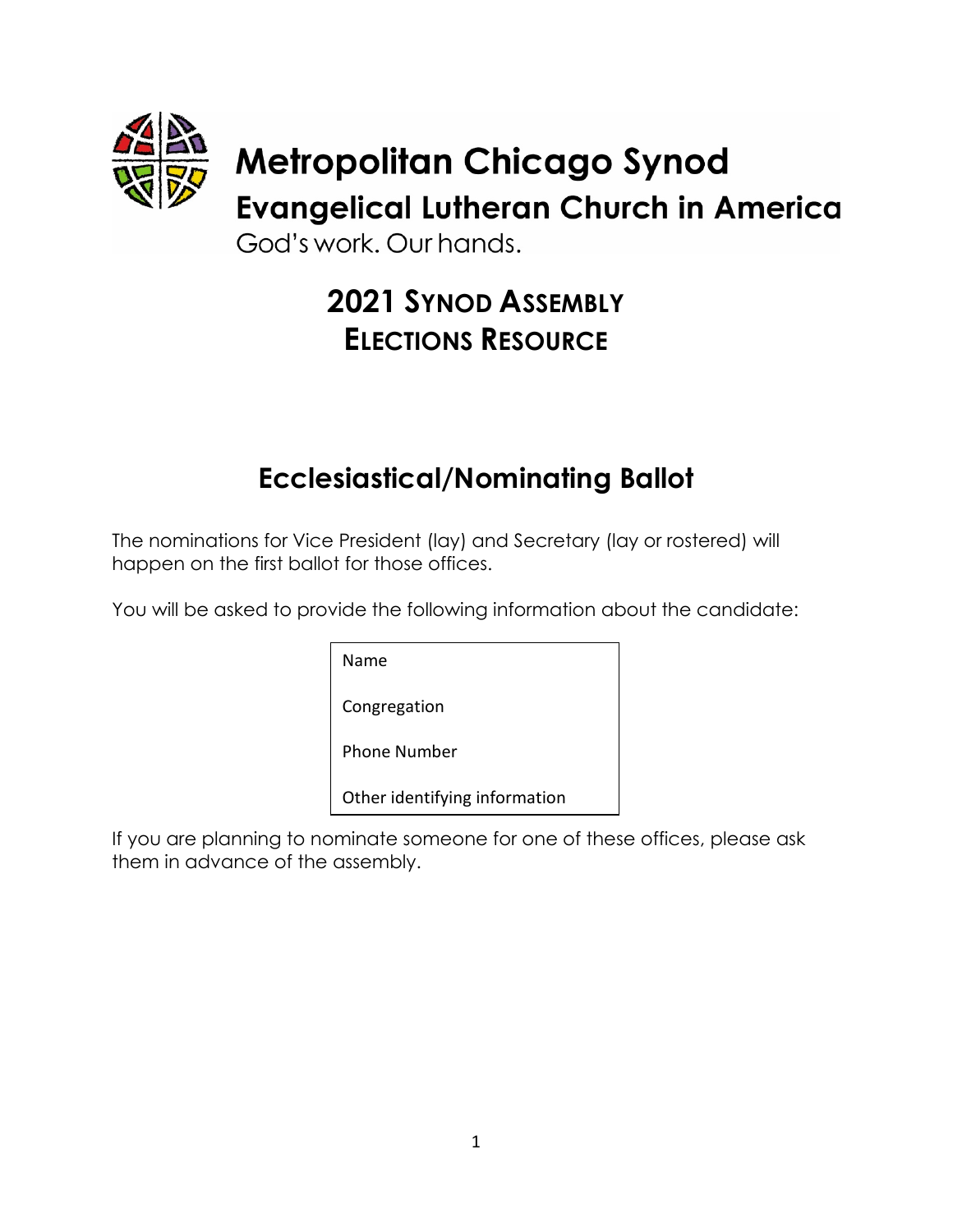# **General Ballot**

At this year's assembly we are electing members of congregations in our synod to variety of positions:

- 2022 Churchwide Assembly Voting Members
- Synod Council
- Committee on Consultation
- Committee on Discipline

In order to ensure a diversity of representation in a broad number of categories required by our constitution, the Nominations Committee has delineated certain positions to be filled by certain conferences, genders, roster/lay, person of color/language other than English.

Some of the slots will have only one candidate, others will have more than one.

The final slate of candidates and updated biographical information will likely be released just before the assembly but this guide will help you prepare in advance.

## **KEY**:

**\*** -- nominated at a meeting of their geographic conference

**PC/L** --- person of color or primary language other than English

# **2022 CHURCHWIDE ASSEMBLY VOTING MEMBERS**

## **LAY FEMALE**

A. Selene Partida (Near West)\* PC/L

## **Selene Partida**

Unity Lutheran Church, Berwyn (Near West) Social Media

**Congregational Involvement:** Leader (current) **Community Involvement:** Community Activist (current)

**Personal Statement:** I believe in sharing the love of God through the gospel and in actions and been part of the church Gods family.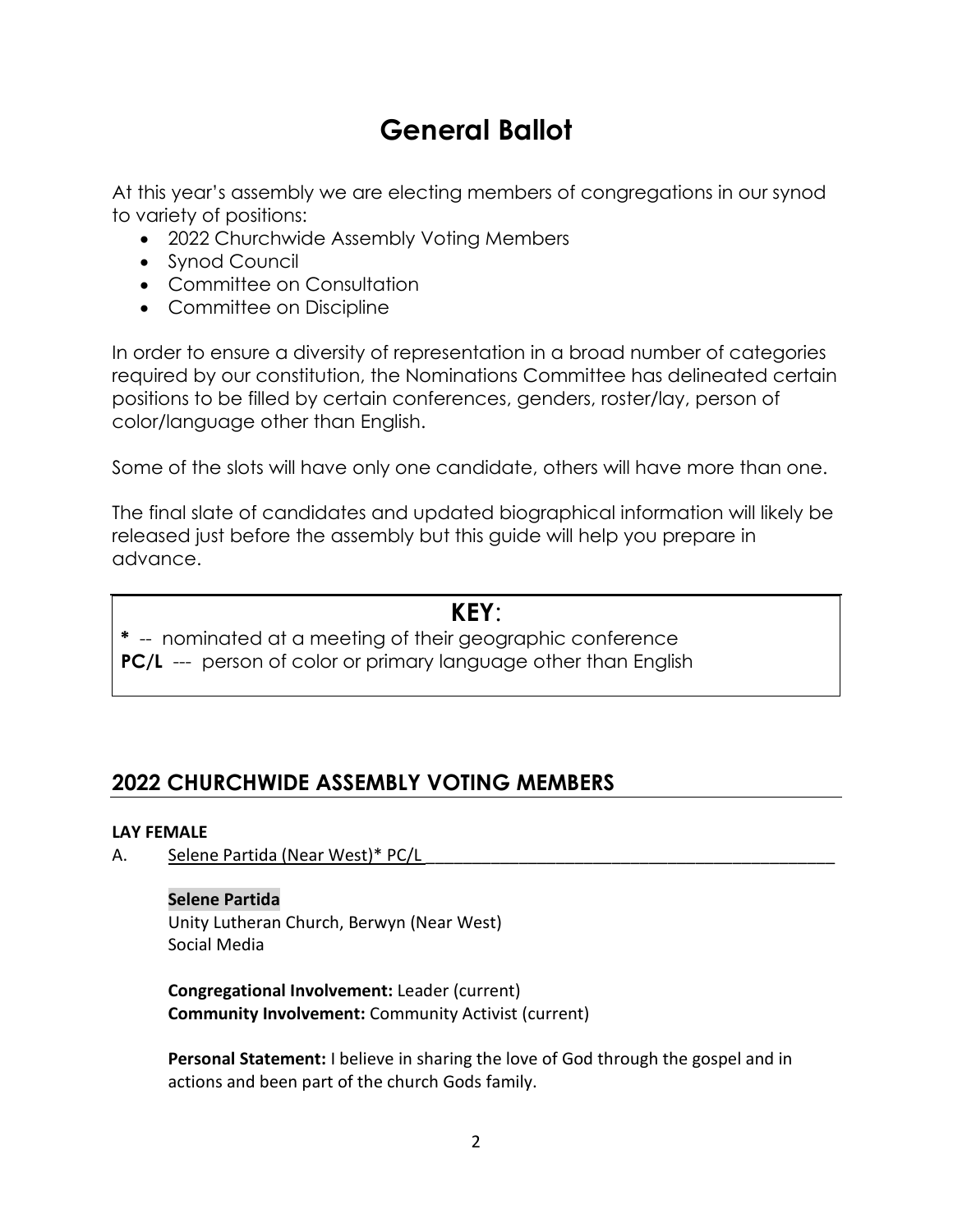## **LAY FEMALE**

- A. Ariolye Frost (Northeast)\* PC/L
- B. Claire Embil (Northeast) PC/L

## **Ayriole Frost**

Holy Trinity Lutheran Church, Chicago (Central) Musician

**Congregational Involvement:** Music assistant (current), Council member (current)

**Personal Statement:** I am very interested in the process of the churchwide organization and want to have more insight and impact.

**Claire Embil** – no biographical information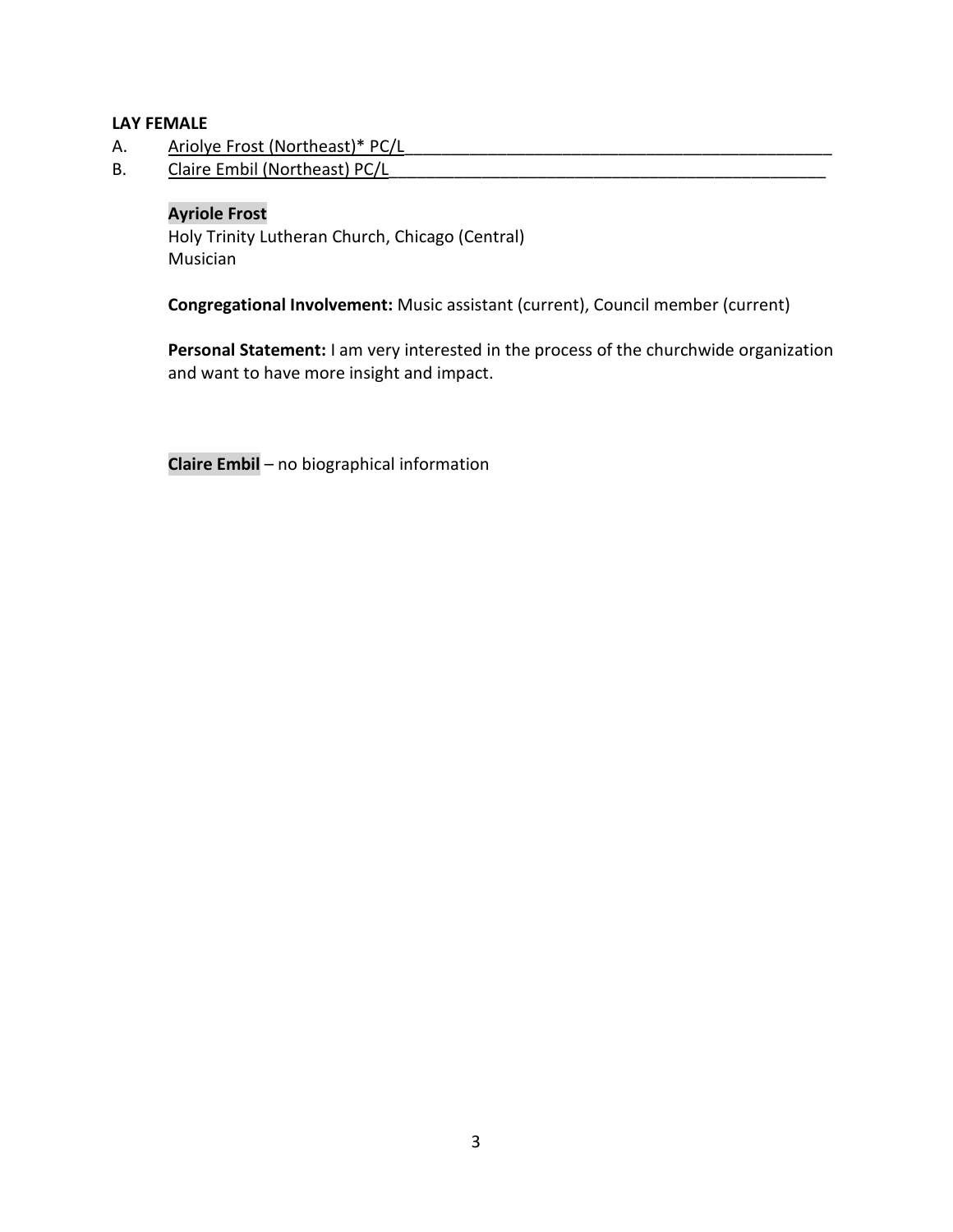#### **LAY FEMALE**

A. Sherri D'Agostino (West)\*

## **Sherri D'Agostino**

St. Paul Lutheran Church, Wheaton (West) Registered Nurse

**Congregational Involvement:** Call Committee twice, Church Council

**Personal Statement:** To learn more about the the larger church, and how decisions are made, how the leadership structure works in the ELCA.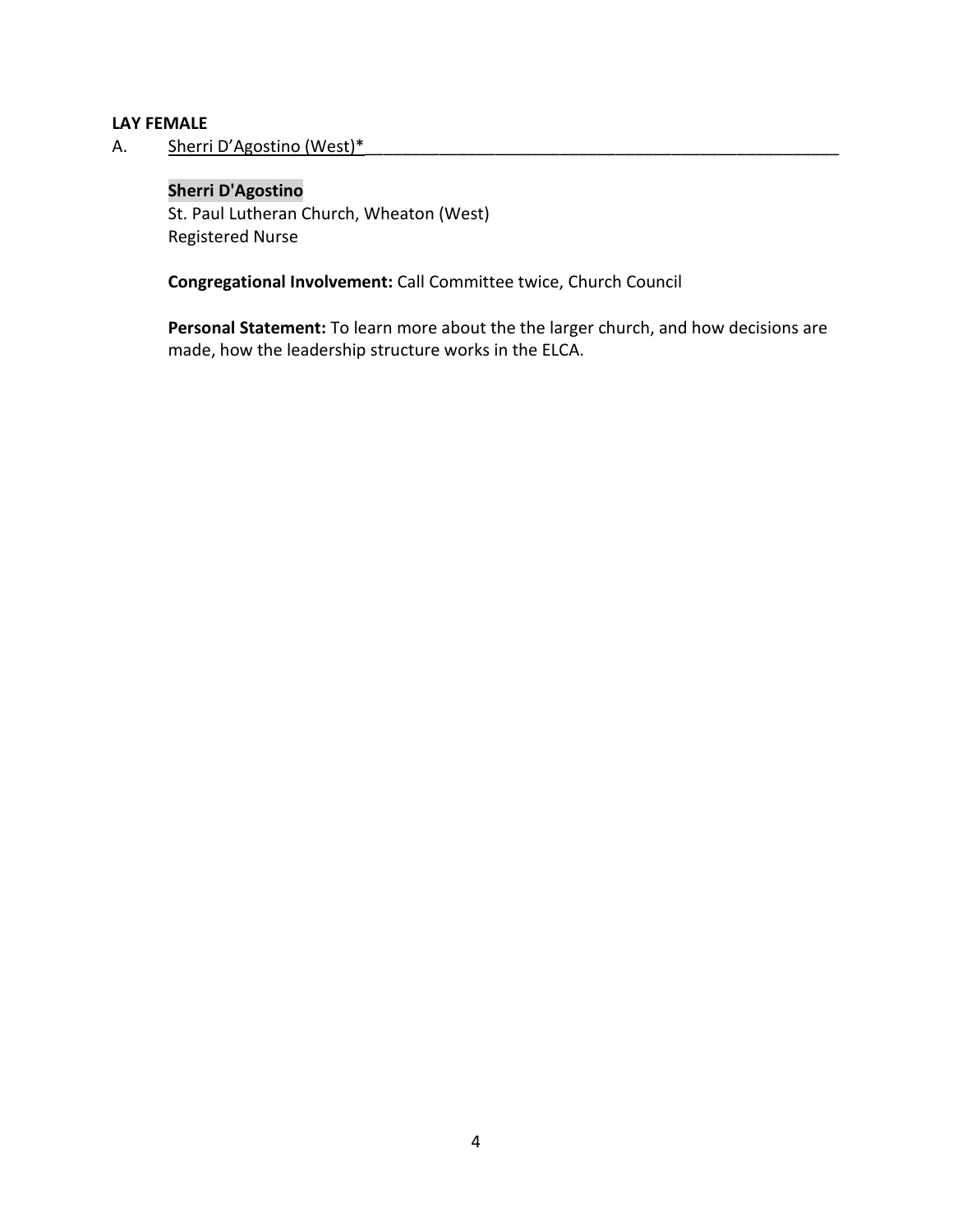#### **LAY MALE**

- A. Ismael Calderon (North)\* PC/L
- B. Donal Barlow (North)

## **Ismael Calderon**

Sagrado Corazón, Waukegan (North) Seminarian

**Congregational Involvement:** Church Council President

**Personal Statement:** I am interested in serving in this way because I have experience working with leaders (in multicultural churches, public, private and the third sector); reporting, working on decision-making process, policy, and budgeting. I am also willing to continue to learn these topics at the churchwide ELCA level.

## **Donal Barlow**

St. Stephen, Antioch (North) Special Education Teacher

**Congregational Involvement:** President of Church Council, Church Council, Team Leader-- Stewardship Team (current), Member - Education Team **Community Involvement:** Special Education Teacher Waukegan (Current), Special Education Teacher-- Charter Schools in Chicago, Open Arms Mission – volunteer (current), Habitat for Humanity-- volunteer

**Personal Statement:** I am interested in continuing my own growth in faith. I am interested in mission, and the church serving ALL-- people of color, immigrants, disabled, LGBATQ etc. And in bringing the spirit of the Churchwide Assembly to my synod, and congregation.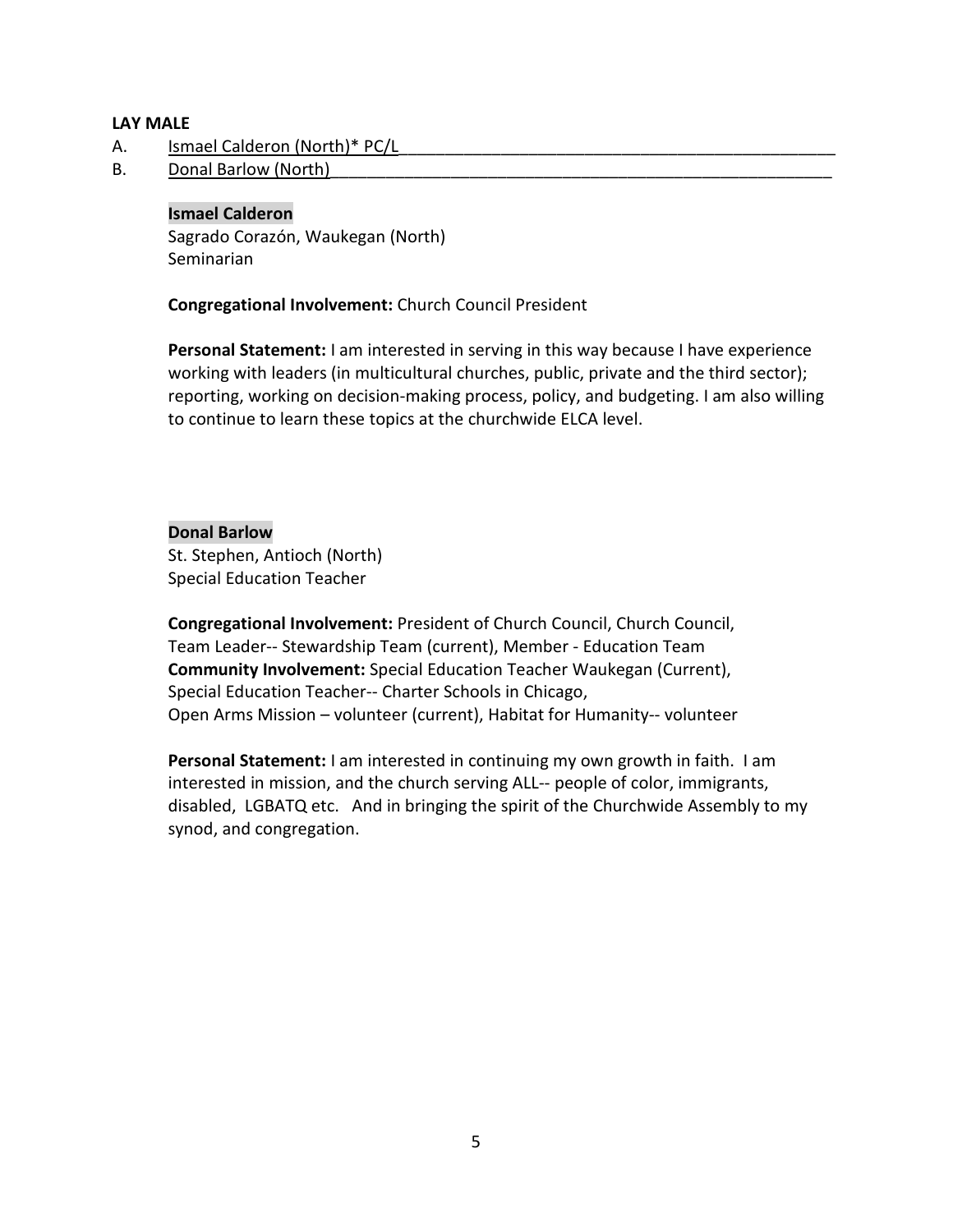#### **LAY MALE**

A. John Nicholas (Northwest)\*

#### **John Nicholas**

All Saints, Palatine (Northwest) Public Works Supervisor

**Congregational Involvement:** Council President (Current), Council Vice President, Synod Assembly Voting Member **Synodical Involvement:** Constitution Committee (Current) **Community Involvement:** School District Advisory Committee Member

**Personal Statement:** I found all aspects of Synod Assembly highly rewarding. The opportunity to be a part of the process at the Churchwide Assembly would be remarkable.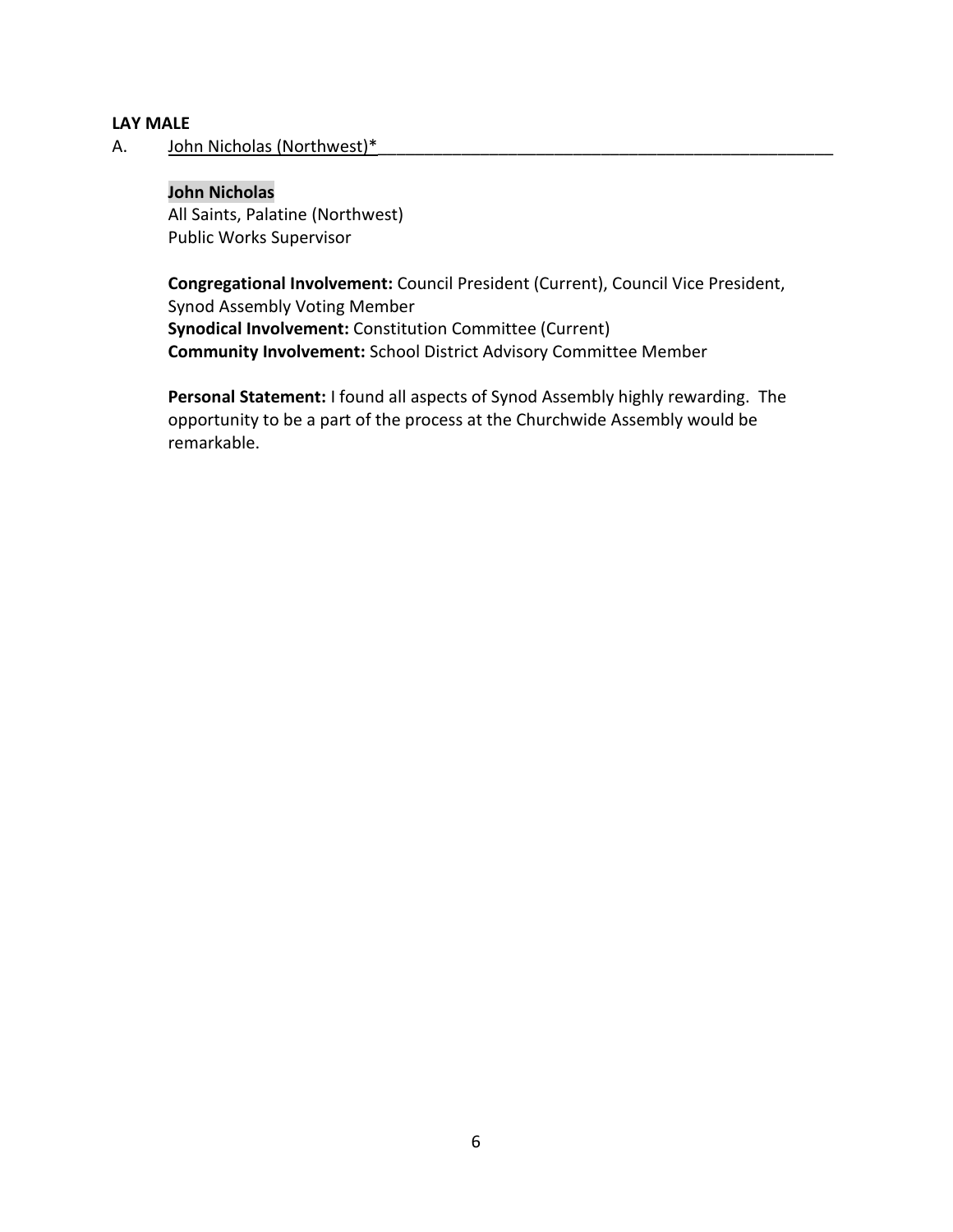## **LAY MALE**

- A. Zachary Howell (Southwest)\*
- B. Rodger Jones (South) PC/L

## **Zachary Howell**

Bethany Lutheran Church, Lemont (Southwest) Regional Account Supervisor, Major Accounts at Dealer Inspire

**Congregational Involvement:** President (Current), Church Council (Current), Evangelism Committee [includes Website and Social media] (current), Church Council Vice President **Synodical Involvement:** Synod Assembly Voting Member 2019 **Community Involvement:** Campaign Manager, Citizens for Ryan Kwasneski (Local Trustee Election), Habitat for Humanity Volunteer (Current), High School Football Coach, Fellowship of Christian Athletes sponsor

**Personal Statement:** I'm wanting to connect & learn from those who saw unprecedented times as a call from God to think bigger, connect more deeply, and prioritize community.

**Rodger Jones** Bethel, Chicago (Central) Seminarian

**Congregational Involvement:** Synodically Authorized Minister (Current), President, Vice President, Team Leader Young Adults **Synodical Involvement:** Synod Council (Current)

**Personal Statement:** I would like to go to represent young adults of color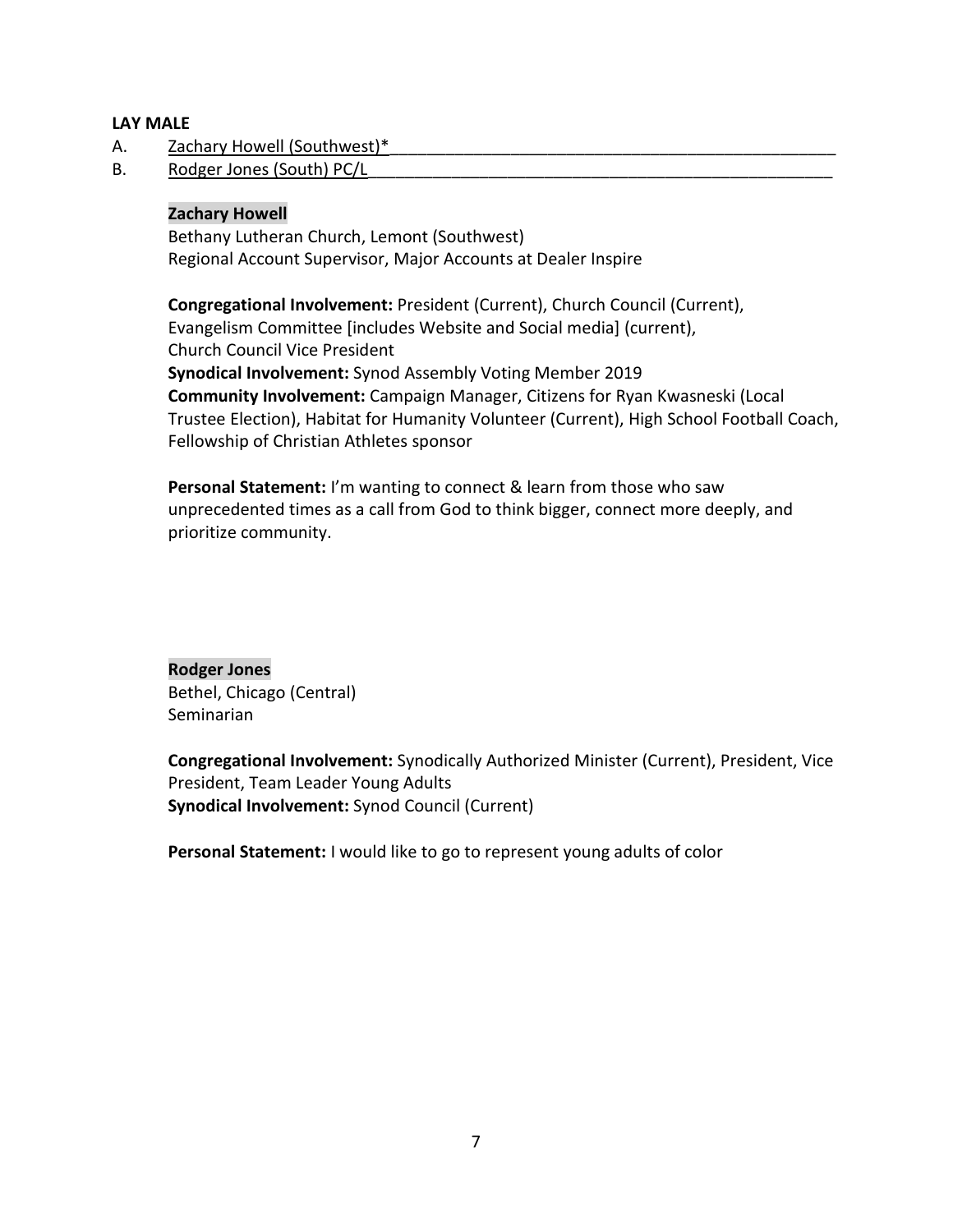**LAY**

- A. Angela Bell (Southwest)
- B. Elisabeth Trost (Northeast)

## **Angela Bell**

Good Shepherd Lutheran Church, Palos Heights (Southwest) Stay At Home Mother

**Congregational Involvement:** WELCA Treasurer, Bell Choir Member (Current), Worship Assistant (Current), Choir Member (Current) **Churchwide Involvement:** Member of Executive Board of Women of the ELCA, Churchwide Assembly Voting Member '16, '19

**Personal Statement:** Angela has the experience and knowledge gained through her leadership in the WELCA Executive Board and various congregations to make thoughtful, prayerful and faithful decisions.

## **Elisabeth Trost**

Immanuel Lutheran Church, Chicago (Northeast) Educator - I lead professional learning on ESL/Bilingual Education

**Congregational Involvement:** Sacristan (current), church council member, mutual ministry member, Sunday school, bible school teacher **Community Involvement:** Board of Directors - Seraj Library Project

**Personal Statement:** I'm a lifelong Lutheran and care deeply about the state of the church and the future of the church. I would like to take part in the conversations and the decision making around those topics.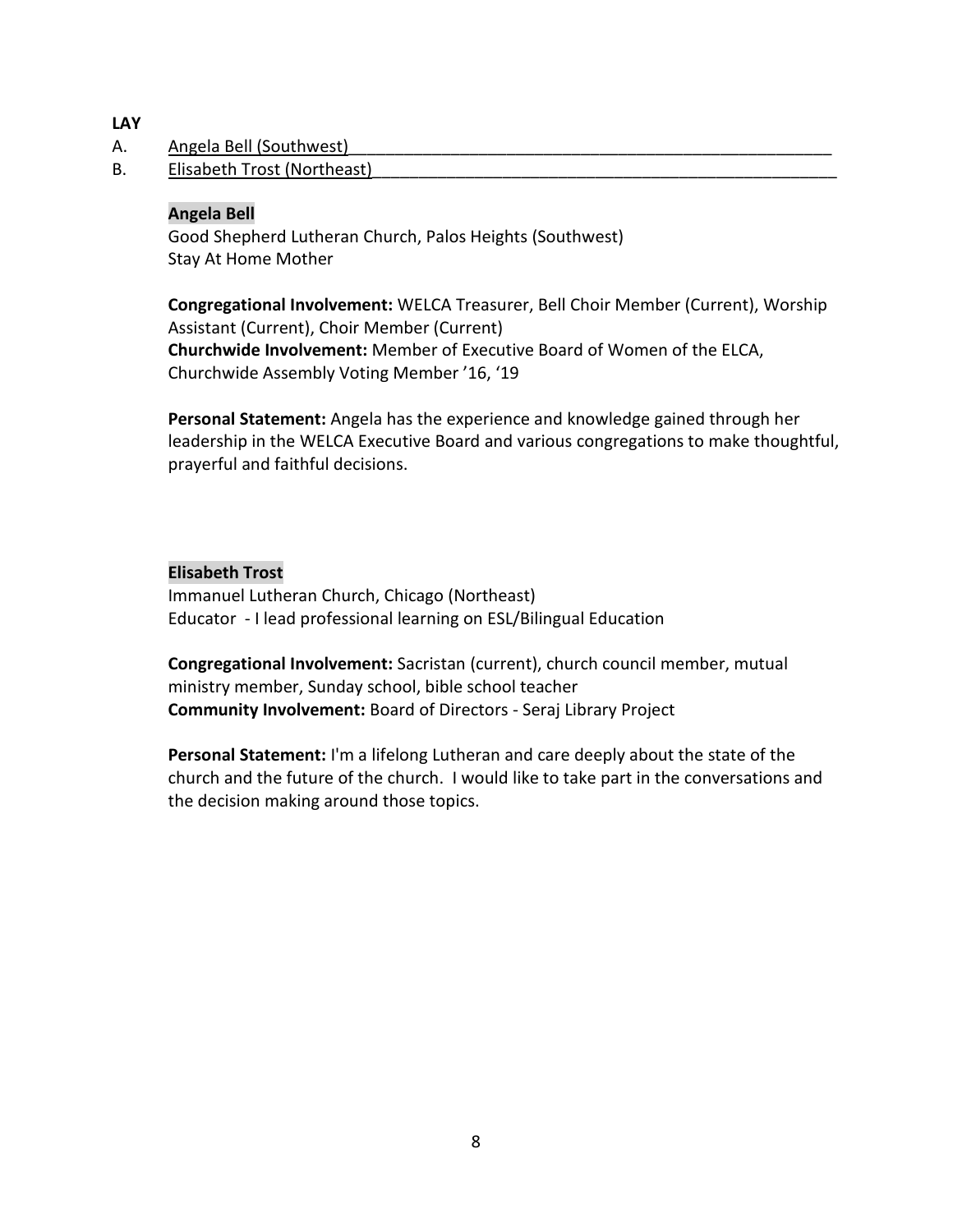## **LAY**

## A. Frank Imhoff (Northwest)

## **Frank Imhoff**

Holy Trinity Lutheran Church, Elgin (Northwest) Retired

**Congregational Involvement:** Constitution committee (current), Radio Ministry host (current) **Churchwide Involvement:** Manager for official documentation - Office of the Secretary, Associate director - ELCA News Service **Community Involvement:** Chair - Elgin Township Democrats, Parliamentarian - Elgin Township Democrats (current)

**Personal Statement:** I've attended every ELCA Churchwide Assembly but never as a voting member. I delight in worship. I love the people and their business as church.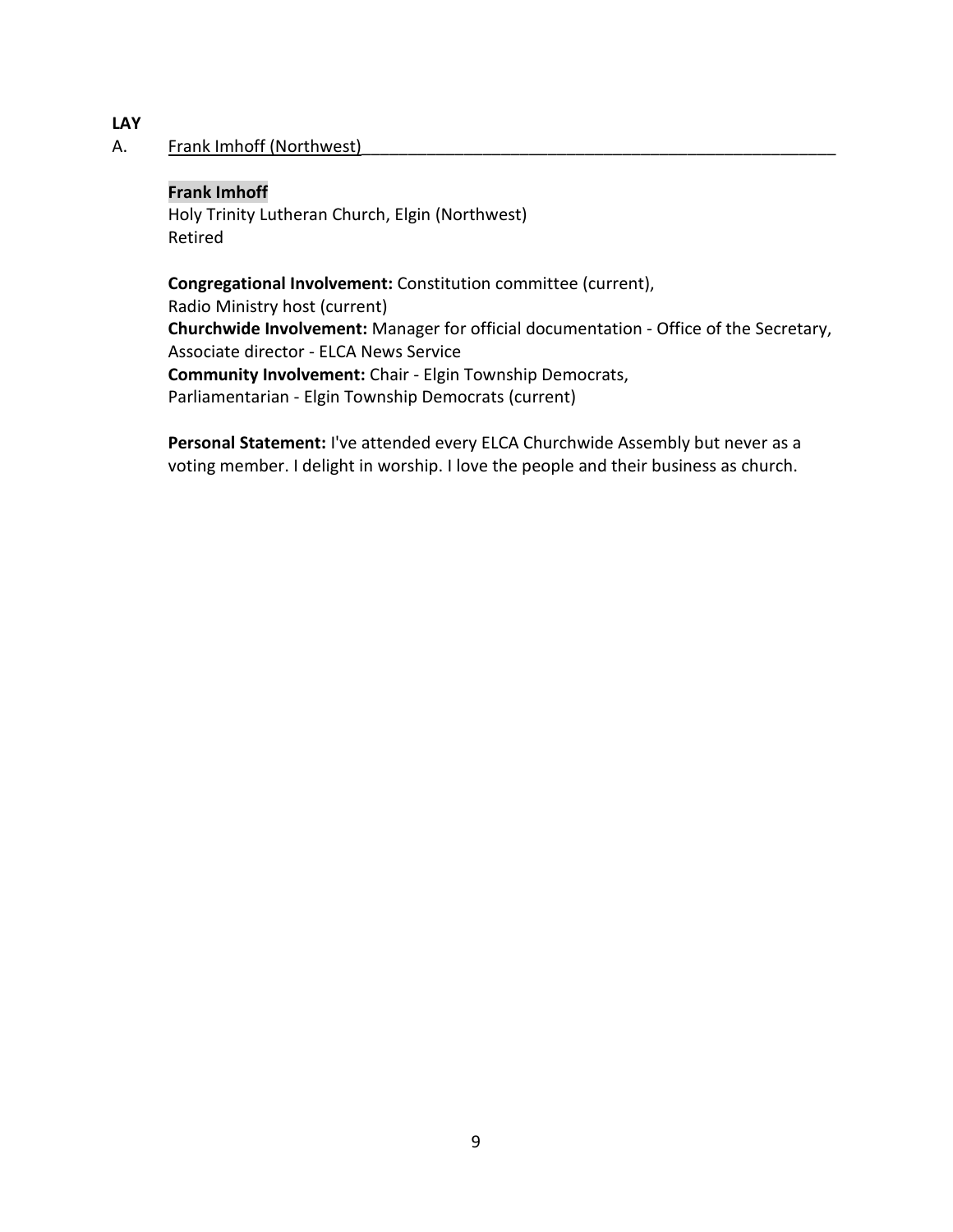#### **ROSTERED FEMALE**

- A. Pr. Erin Clausen (Near West)
- B. Pr. Julie Grafe (West)

## **Pastor Erin Clausen**

St. James, Western Springs; Christ, Clarendon Hills (Near West) Pastor

**Congregational Involvement:** Pastor of covenanted congregations **Synodical Involvement:** Secretary - Metropolitan Chicago Synod 2017-2021 (current) **Churchwide Involvement:** Churchwide Assembly Voting Member '19

**Personal Statement:** I'm always excited and honored to serve the synod. As secretary, CWA offers the opportunity to connect with and learn from secretaries around the church.

**Pastor Julie Grafe** Our Savior, Aurora (West) Pastor

**Congregational Involvement:** Pastor (current); Vicar/Intern-Lutheran Church of the Ascension, Northfield, IL; Ministry in Context Seminarian- St. Philip Lutheran Church, Glenview, IL; Adult Leader, 2015 ELCA Youth Gathering **Churchwide Involvement:** Churchwide Assembly Voting Member '19 **Community Involvement:** Board of Directors member, RefugeeOne (current)

**Personal Statement:** I'm passionate about serving and joining other leaders in discussions about the work the church needs to address and do in our ever-changing world.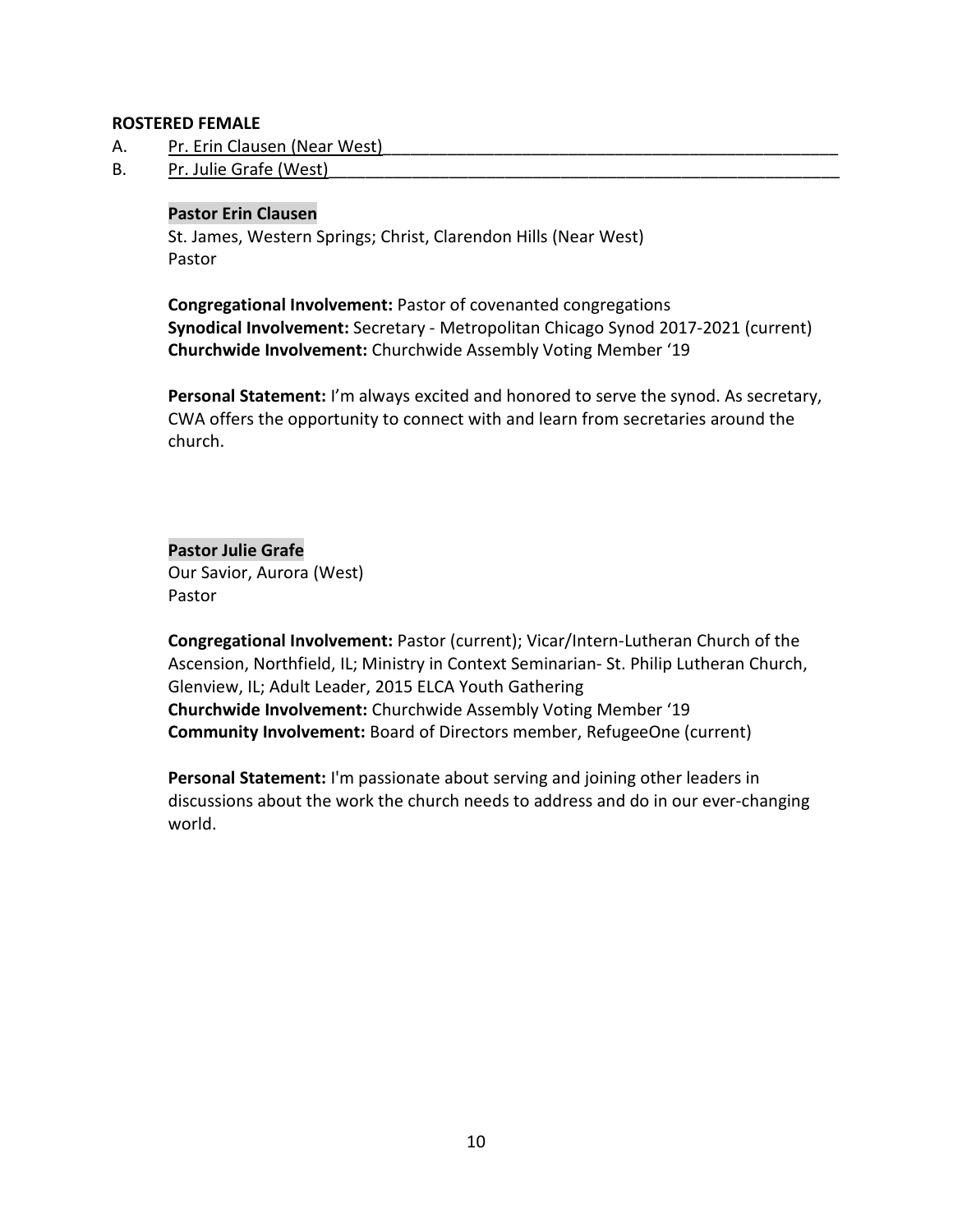## **ROSTERED FEMALE**

A. Pr. Alison Bengfort (Northeast)

## **Pastor Allison Bengfort**

St. John's Lutheran Church of Wilmette, IL (Northeast) Pastor

## **Congregational Involvement:** Pastor (current)

**Community Involvement:** North Cook/Lake County Cluster Leader for the Poor People's Campaign (current), Steering Committee Member of The Justice Project (current)

**Personal Statement:** I would like to connect with colleagues and lay people, learn more about churchwide functioning, and participate in the governance of the larger church.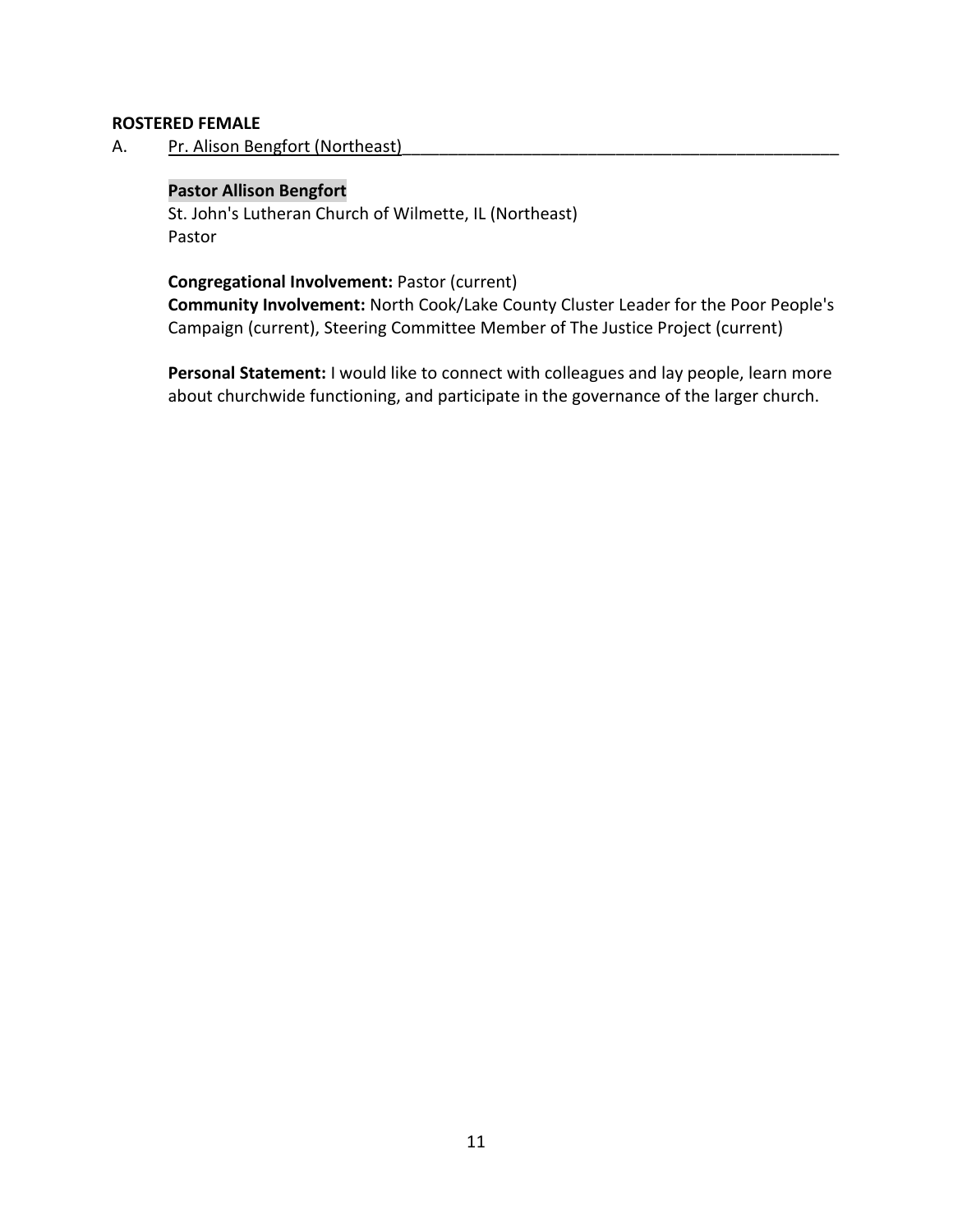## **ROSTERED MALE**

- A. Pr. Jason Glombicki (Central)\*
- B. Pr. David Elliott (West)

## **Pastor Jason Glombicki**

Wicker Park, Chicago (Central) Pastor

**Congregational Involvement:** Pastor (current), Congregation President (current) **Synodical Involvement:** Synod Council (current), Co-leader of the synod's guidelines and response to COVID-19 (current), Member of Fund for Mission board (current), Member of the Constitution Review Committee (current) **Churchwide Involvement:** Churchwide Assembly Voting Member, 2009 & 2011, Memorials Committee, 2009, Internship Supervisor for Candidacy (current) **Community Involvement:** Member of Wicker Park Committee (current)

**Personal Statement:** As a younger, gay clergy-person at a congregation of mainly 20- /30-somethings, my experiences would be helpful as the ELCA strives to welcome all God's children.

#### **Pastor David Elliott**

Lutheran Church of the Master, Carol Stream (West) Pastor

**Congregational Involvement:** Pastor (Current) **Synodical Involvement:** Social Ministry Committee - Northern Illinois Synod **Community Involvement:** Rotary Club - Carol Stream (Current)

**Personal Statement:** Building and maintaining relationship with the wider church body is something that is not only important to me personally but a goal of the congregation I serve. Not that this is the only way, but it can certainly be a strong way to show how we are a significant part of a larger church.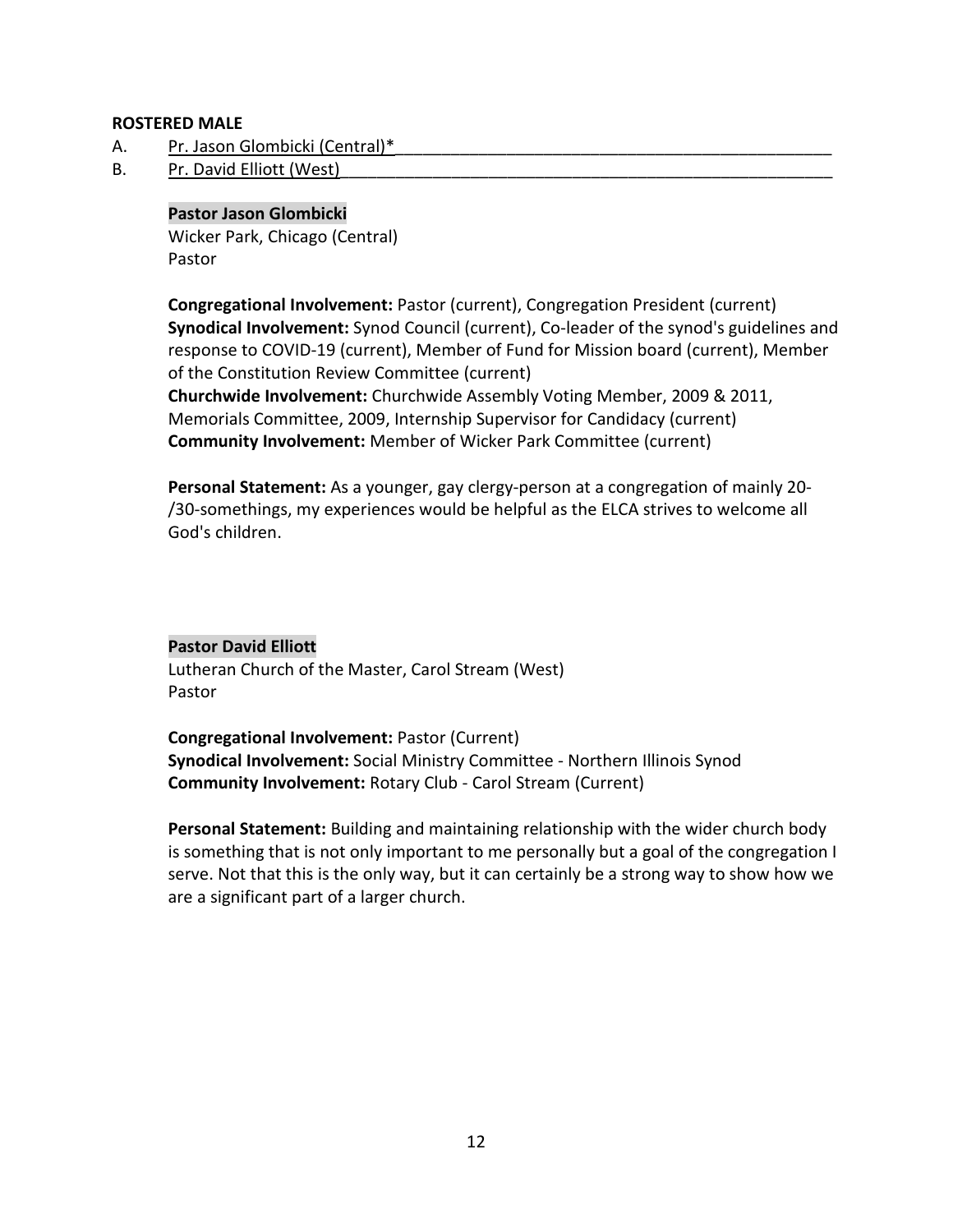## **ROSTERED MALE**

- A. Pr. Andrew Bell (Southwest)
- B. Pr. Nathan Klein (Southwest)

#### **Pastor Andrew Bell**

Lutheran Church of the Good Shepherd, Palos Heights (Southwest) Pastor

**Congregational Involvement:** Associate Pastor (current), Lead Pastor **Synodical Involvement:** Dean -- TX/LA Gulf Coast synod, Elections Committee -- TX/LA Gulf Coast synod **Churchwide Involvement:** Churchwide Assembly Voting Member '16

**Personal Statement:** Andrew has a passion for the church and teaching others.

## **Pastor Nathan Klein**

St. Stephen, Midlothian (Southwest) Pastor

**Congregational Involvement:** Pastor (current) **Synodical Involvement:** Southwest conference co-dean (current) **Community Involvement:** LSSI Associate Board Member (current)

**Personal Statement:** I am always in wonder at the reach, complexity, and breadth of the wider church. I would be honored to see and take part in the larger church in this way, through serving as a voting member at churchwide assembly.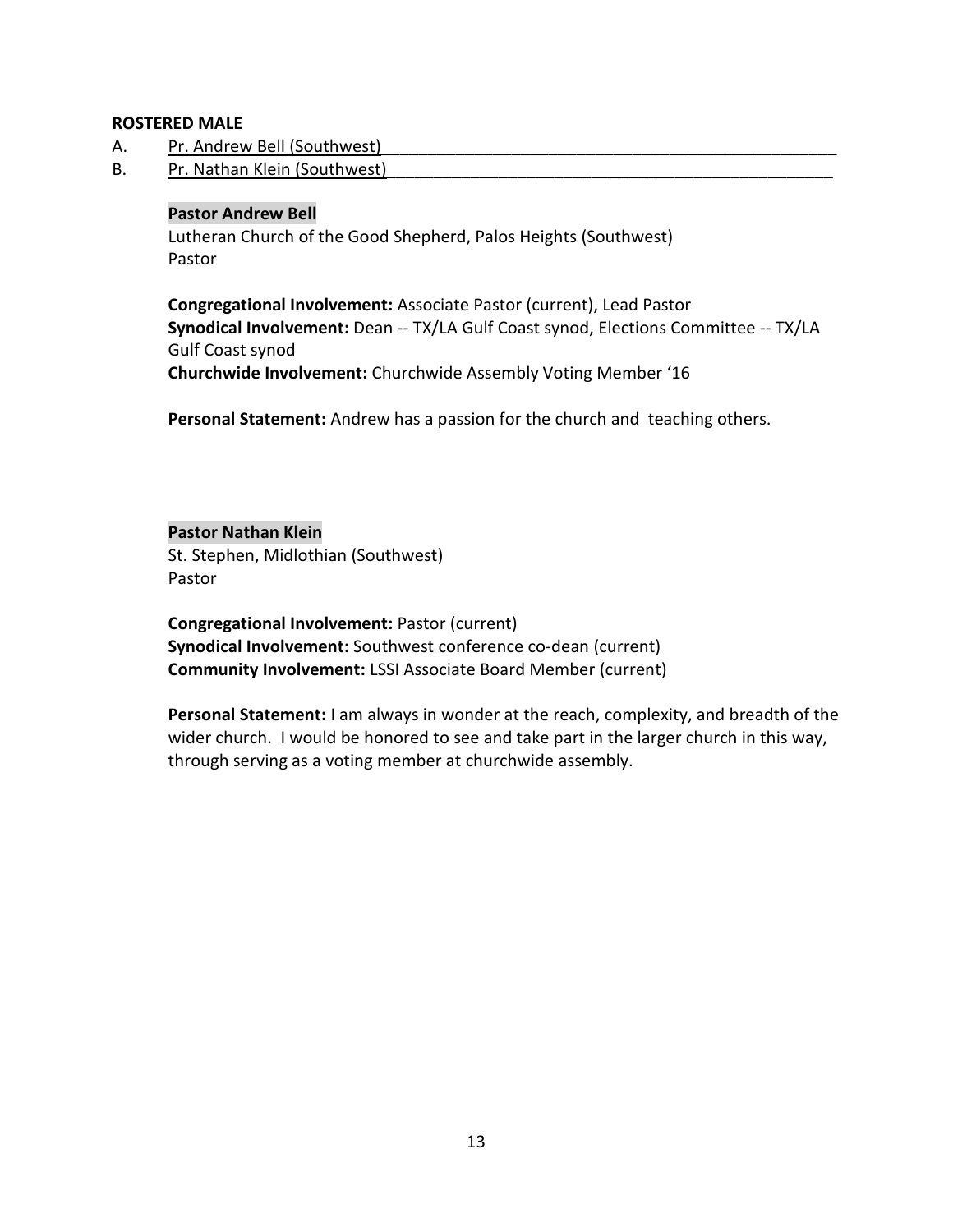#### **ROSTERED**

A. Pr. Lester White (South)\* PC/L

#### **Pastor Lester White**

Salem, Chicago (South) Pastor

**Congregational Involvement:** Minister of Word and Sacrament (current) **Synodical Involvement:** Co-Dean, South Conference (current), Spiritual Director with students at LSTC, Intentional Interim Pastor **Churchwide Involvement:** Rostered Ministers Gathering Team," Rekindle the Gift Within", African Descent Leadership Association Board, ADLA, Coach, Mission Developers and co-convener synod interims **Community Involvement:** CAPS (current), Park Manor Neighbors (current)

**Personal Statement:** I am committed to making the difference in the quality of our spiritual life so it is on everyone's agenda. Baptized we live!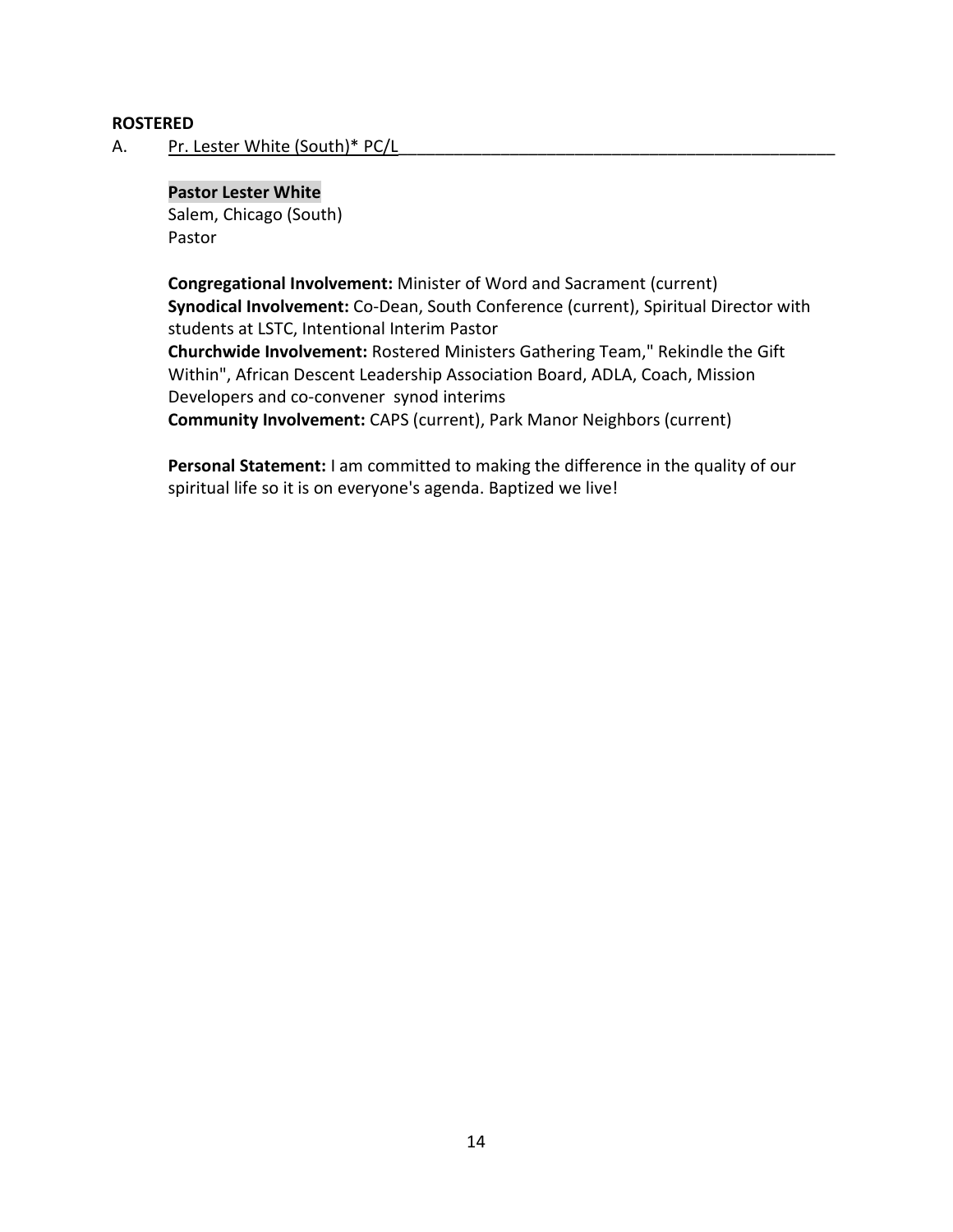## **PERSON OF COLOR/PRIMARY LANGUAGE OTHER THAN ENGLISH**

- A. Loretta Northcutt (South) PC/L
- B. Yvette Newberry White (South) PC/L

## **Loretta Northcutt**

Christ the Mediator, Chicago (South) Hallmark Care Advocate

**Congregational Involvement:** Church Council President, Church Council Vice-President, Church Council Financial Secretary

**Community Involvement:** Nextdoor.com South Chicago Northwest Neighborhood Lead (current)

**Personal Statement:** I feel led to be a part of Churchwide Assembly 2022 and to represent the South Conference. I "consider it pure joy" to "be church."

## **Yvette Newberry White**

Bethany, Chicago (South) Accountant

**Congregational Involvement:** Congregation President (current), Senior Assisting Minister (current), Chair, Worship Ministry, Congregation Treasurer **Synodical Involvement:** Synod Treasurer (Current), Synod Council and Executive Committee (current), Committee for Bishop Election, African Descent Strategy Team **Churchwide Involvement:** Staff Accountant - Deaconess Community of the ELCA (current), Mission Investment Fund - Accountant, Office of the Treasurer - Staff accountant,

**Personal Statement:** As synod treasurer, I find it informative to attend the Assembly, to attend the Treasurer's luncheon and to actively participate/be informed in the work of the Churchwide Assembly.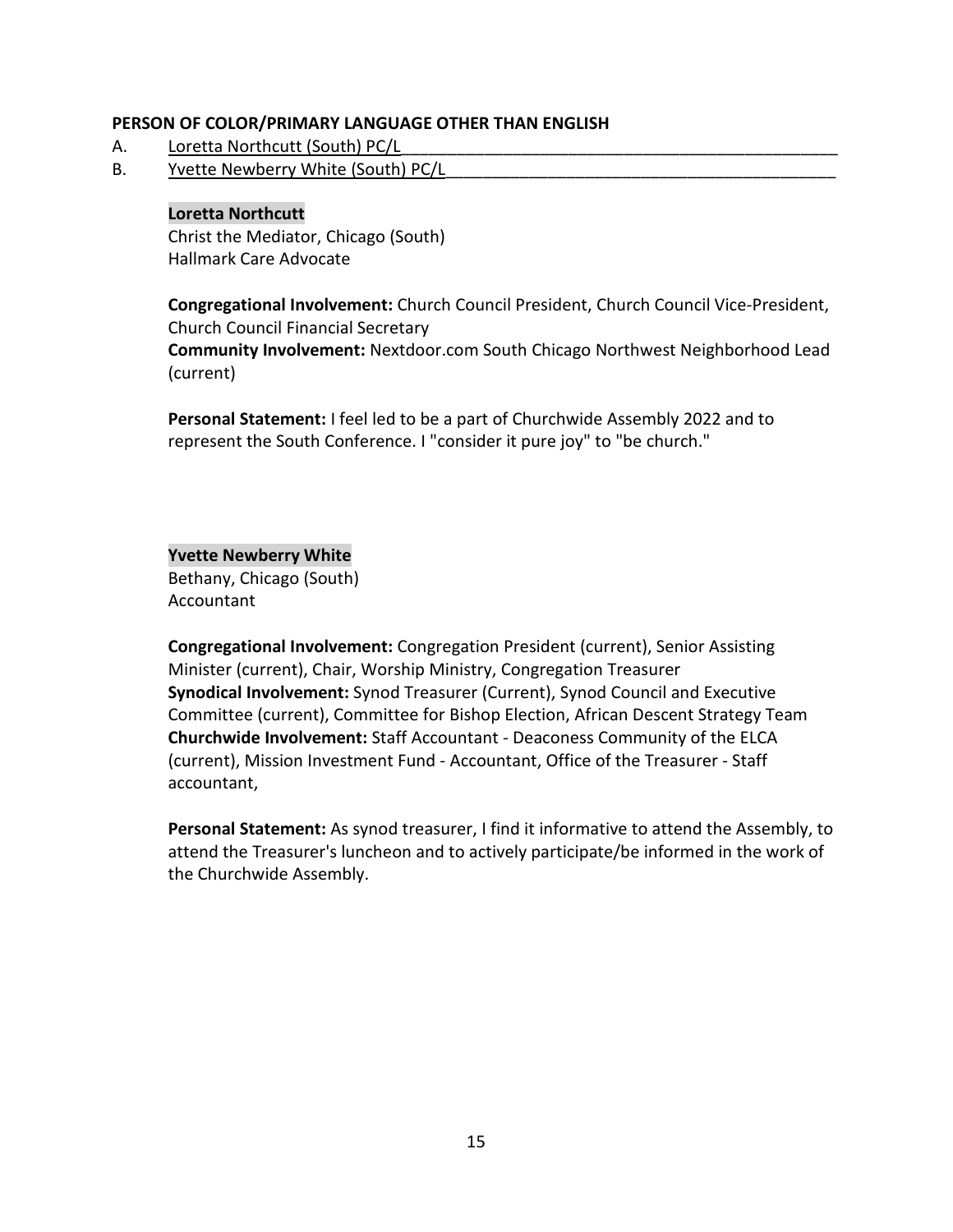## **YOUTH/YOUNG ADULT**

- A. Kayshawn Colbert Jones (Near West) PC/L
- B. Emily Martinez (Near West) PC/L

#### **Kayshawn Colbert Jones**

Gethsemane, Cicero (Near West) High school student

**Congregational Involvement:** Junior Council **Community Involvement:** Chicago Children's Choir

**Personal Statement:** I really love helping people in our community and making sure they feel that God is present with the. I want to represent Metro Chicago youth and show that we have a voice and that anyone can have a voice to speak.

**Emily Martinez** Gethsemane, Cicero (Near West) **Student** 

**Congregational Involvement:** Junior Council **Community Involvement:** Youth Group Leader, Honors Classes at School

**Personal Statement:** I would love to go because I not only love to travel but because I think I have really good ideas. It would be an honor to meet in such a special event with such a variety of people. It would be a great eye opener and would let me have such a good experience.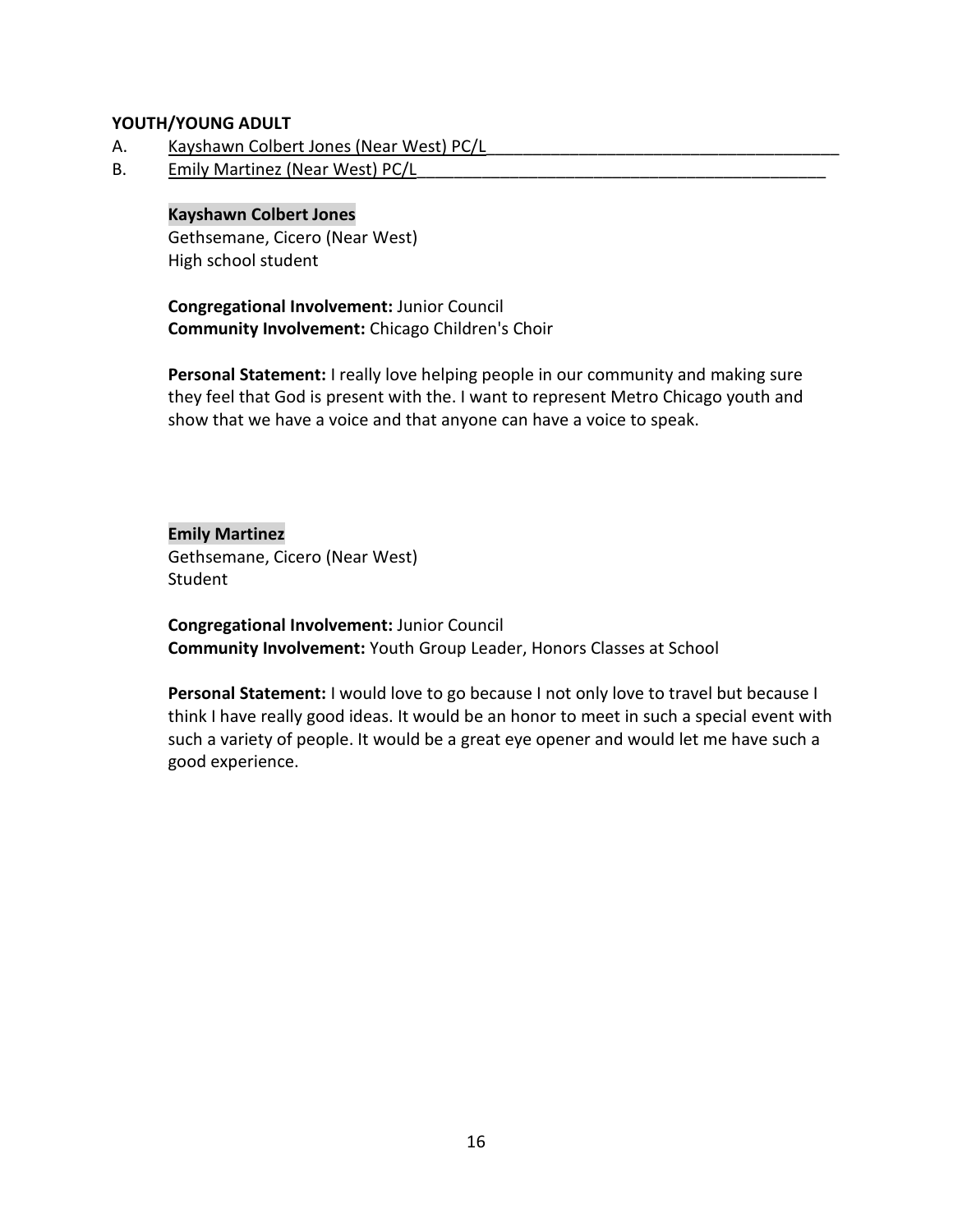## **SYNOD COUNCIL**

## **LAY FEMALE**

A. Kristina Adamczewski (Near West)\*

## **Kristina Adamczewski**

Unity Lutheran, Berwyn (Near West) ESL Teacher, Berwyn South School District 100

**Congregational Involvement:** Chair, Worship & Music (current), Sunday School Teacher, Evangelism Team, member

**Community Involvement:** Girl Scout leader, Food pantry volunteer (current), Volunteer tutor (current), Girl Scouts of Greater Chicago and Northwest Indiana - delegate to the national convention

**Personal Statement:** I would like to help our synod become more diverse and welcoming. I will advocate for speakers of other languages and people of color.

## **LAY FEMALE**

A. Nancy Arnesen (West)\*

## **Nancy Arnesen**

St Paul Lutheran, Wheaton (West) College Professor

**Congregational Involvement:** Handbell Choir Director and member, Assisting Minister (current), Church Council member, and Secretary (current), Serving Board member

**Personal Statement:** As a lifelong Lutheran, I am committed to the work of the synod and the ELCA; I would value an opportunity to serve the church beyond the congregational level.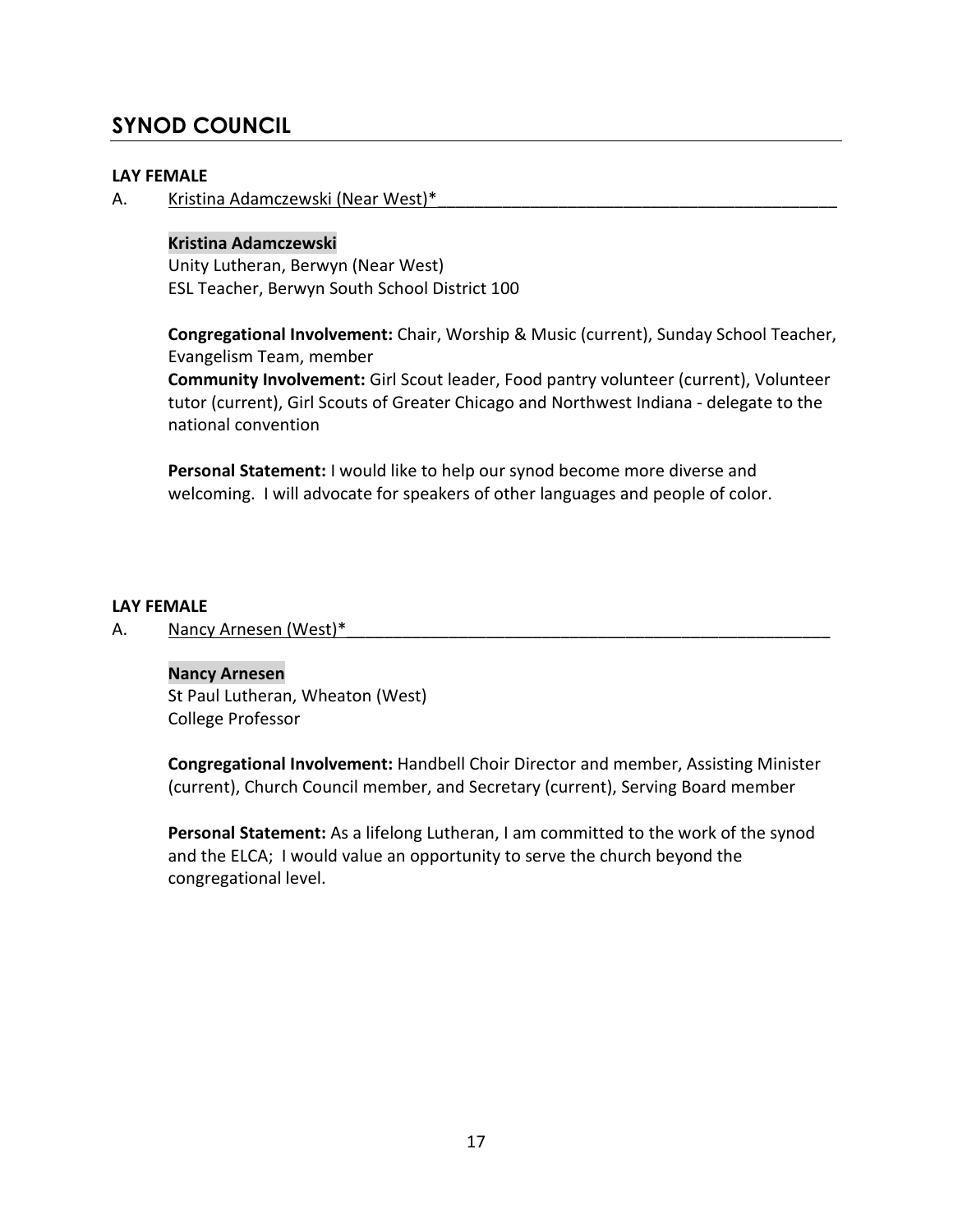#### **ROSTERED FEMALE**

A. Pr. María Rojas-Banda (Near West)\* PC/L

## **Pastor Maria Rojas-Banda**

Misión Luterana Unidad de Berwyn, Berwyn IL (Near West) Pastor

**Congregational Involvement:** Internship "intern", Pastoral Care minister, Mission developer (current) **Synodical Involvement:** Mission Developer (current)

**Personal Statement:** I am interested in serving this way, to represent the diversity on our synod and to share the Latinx perspective and context.

#### **ROSTERED MALE**

A. Pr. Joel Lohafer (Northwest)\*

## **Pastor Joel Lohafer**

Christ Lutheran Palatine (Northwest) Pastor

**Congregational Involvement:** Pastor (current) **Synodical Involvement:** Conference Dean (current)

**Personal Statement:** I have valuable experience as a parish Pastor for 32 years. I love parish ministry! This is an opportunity for serve our Synod in a new way, and I would consider it an honor to be elected.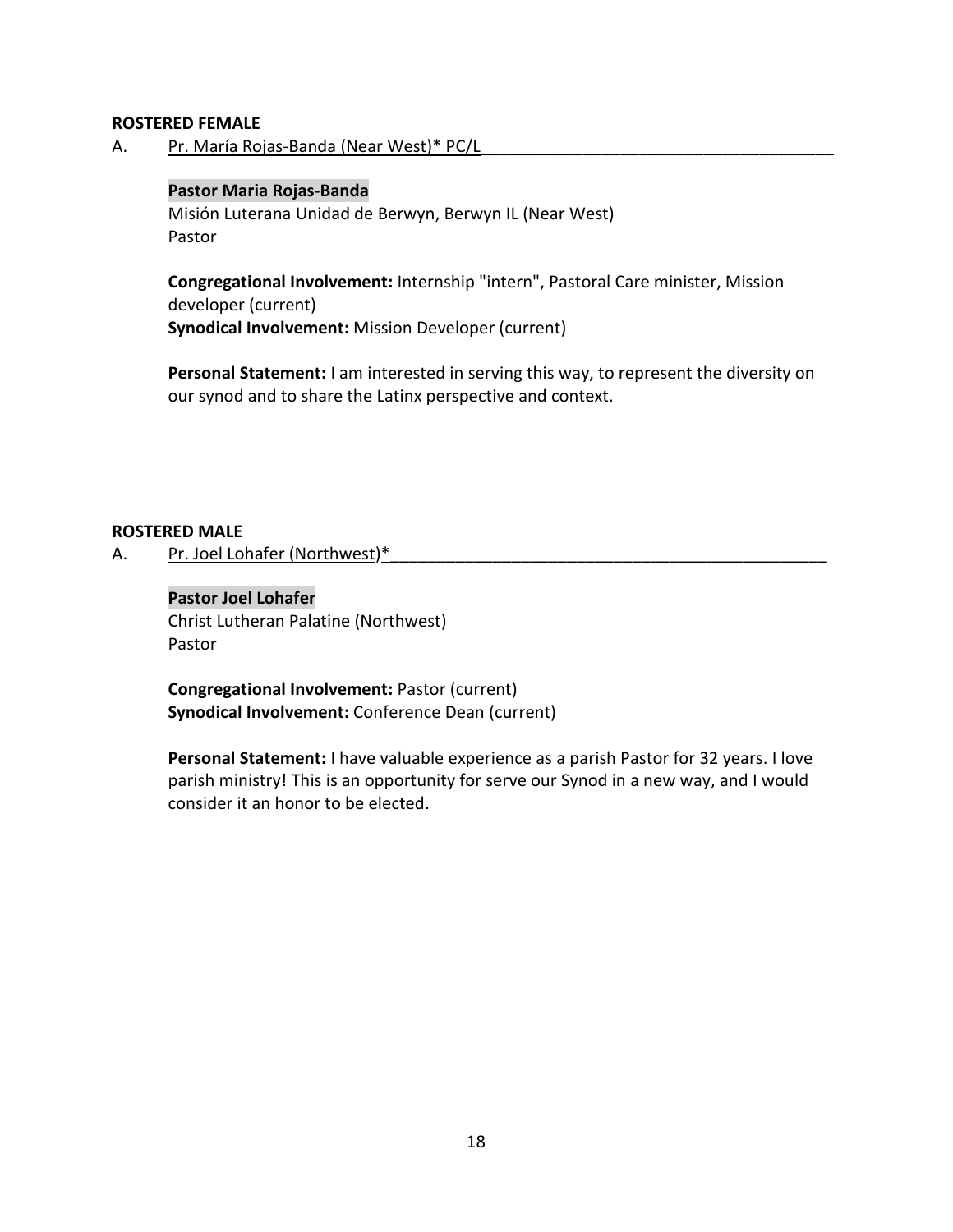## **LAY**

## A. Ivan Perez (Central) PC/L

#### **Ivan Perez**

St Luke's of Logan Square (Central) Project Manager

**Congregational Involvement:** Congregation Council President, Call Committee Chair, Capital Campaign Chair, Finance Committee

**Synodical Involvement:** Synod Council Executive Committee (current), Another Pebble Antiracism Ministry (current), Churchwide Assembly Voting Member '91, '93, '95, '99, '19, Youth Convo Coordinator

**Churchwide Involvement:** Church Council, Church Council Budget & Finance Committee, ELCA National Youth Gathering Synod Coordinator (3X), **Community Involvement:** Palmer School Local School Council Chair (current), Leadership Team, Chicago Regional Organizing for Antiracism (CROAR) (current), Spanish Action Committee of Chicago, US Census Enumerator

**Personal Statement:** I am called to lovingly agitate my church to live into its professed values. I am compelled to participate as we seek new and equitable ways of doing ministry in an ever-changing world. I bring with me a lifetime of service, my lived experience and the various "worlds" that I live in daily.

## **LAY**

## A. Robert Langlois (Northwest)

#### **Robert Langlois**

Holy Trinity - Elgin (Northwest) Retired

**Congregational Involvement:** Council President (current), Chair of service committee (current), Vice-president of council, Worship leader (preacher, usher, radio announcer) (current)

**Community Involvement:** Board of Elgin Cooperative Ministries (current), Coordinator of Soup Kettles in Elgin (current), Board of City Council, Elgin Area Pandemic Assistance Committee - Faith Based Chair (current)

**Personal Statement:** Bob is a valued community leader in the Elgin area. He works tirelessly on behalf of the homeless and hungry by advocating that they have clean, safe places to eat and rest. He is open to learning new ideas and wants to be useful to the church and community.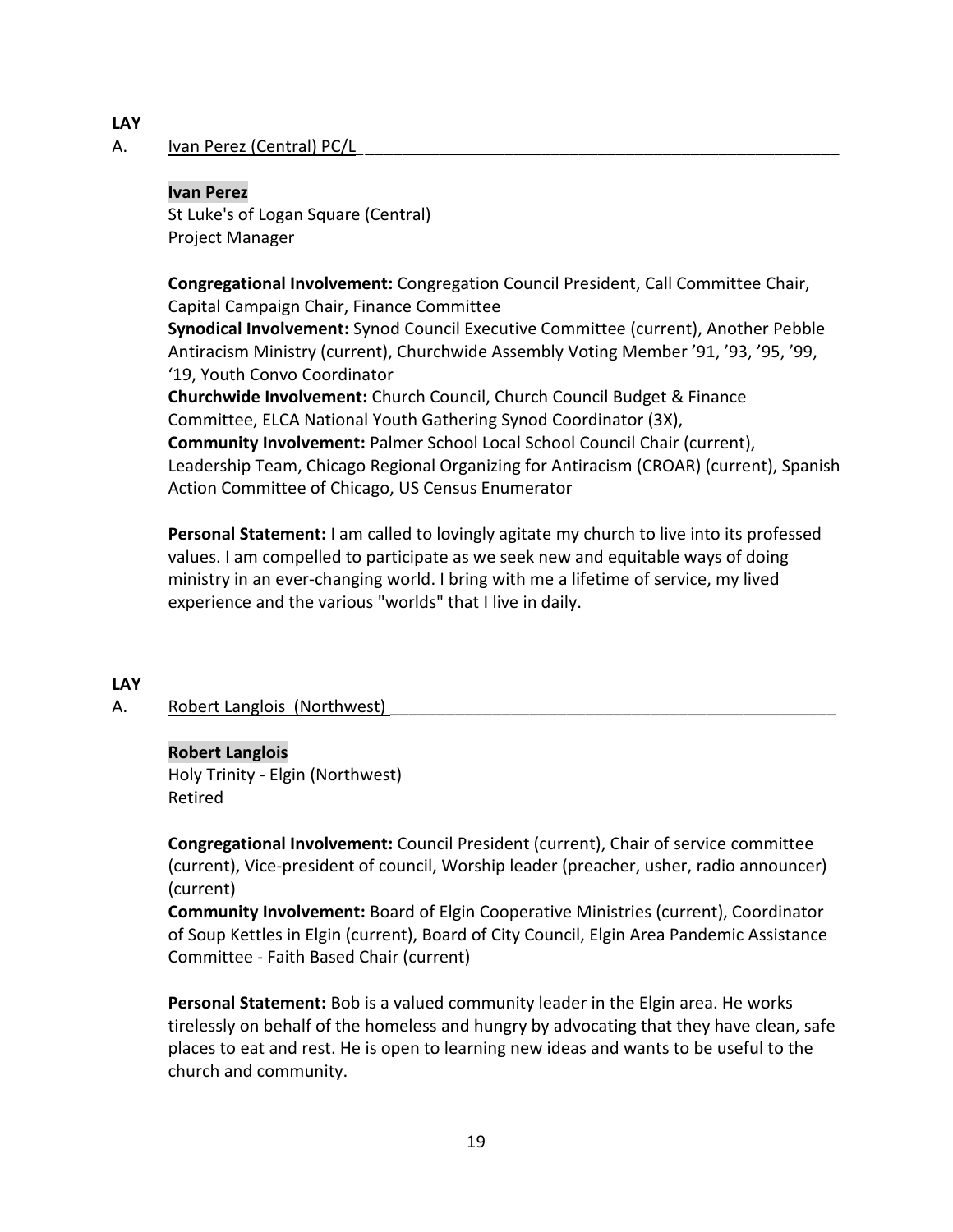## **COMMITTEE ON CONSULTATION**

## **LAY FEMALE**

A. Barbara Hiller (Northeast)

## **Barbara Hiller**

St. Paul's Evanston (Northeast) Retired Educator (Teacher, Principal, Asst. Supt.)

**Congregational Involvement:** Call Committee Member, Council Member, Council President (current)

**Community Involvement:** retired educator, Interim Superintendent of Schools-Evanston, Principal Coach- first year Principals, Board member- Youth Opportunity Org.

**Personal Statement:** I am a strong believer in active listening and supporting, with respect, different perspectives. Caring and confronting requires patience and confidentiality based in courageous conversations- work I have done in many school districts.

## **LAY MALE**

A. Thomas Weglarz (North)

#### **Thomas Weglarz**

Holy Spirit, Lincolnshire (North) Retired Project Leader

**Congregational Involvement:** Member of the Mission Site Profile Team, Member and then Chair of the Caring Community Task Force, Member of the Internship Committee, Stephen Ministry Leader and Stephen Minister in a previous congregation **Community Involvement:** Vice-President of the Town Place Midrise Condominium Association

**Personal Statement:** I am looking for a new way to serve the church. My listening skills and ability to thoughtfully consider situations will be useful here.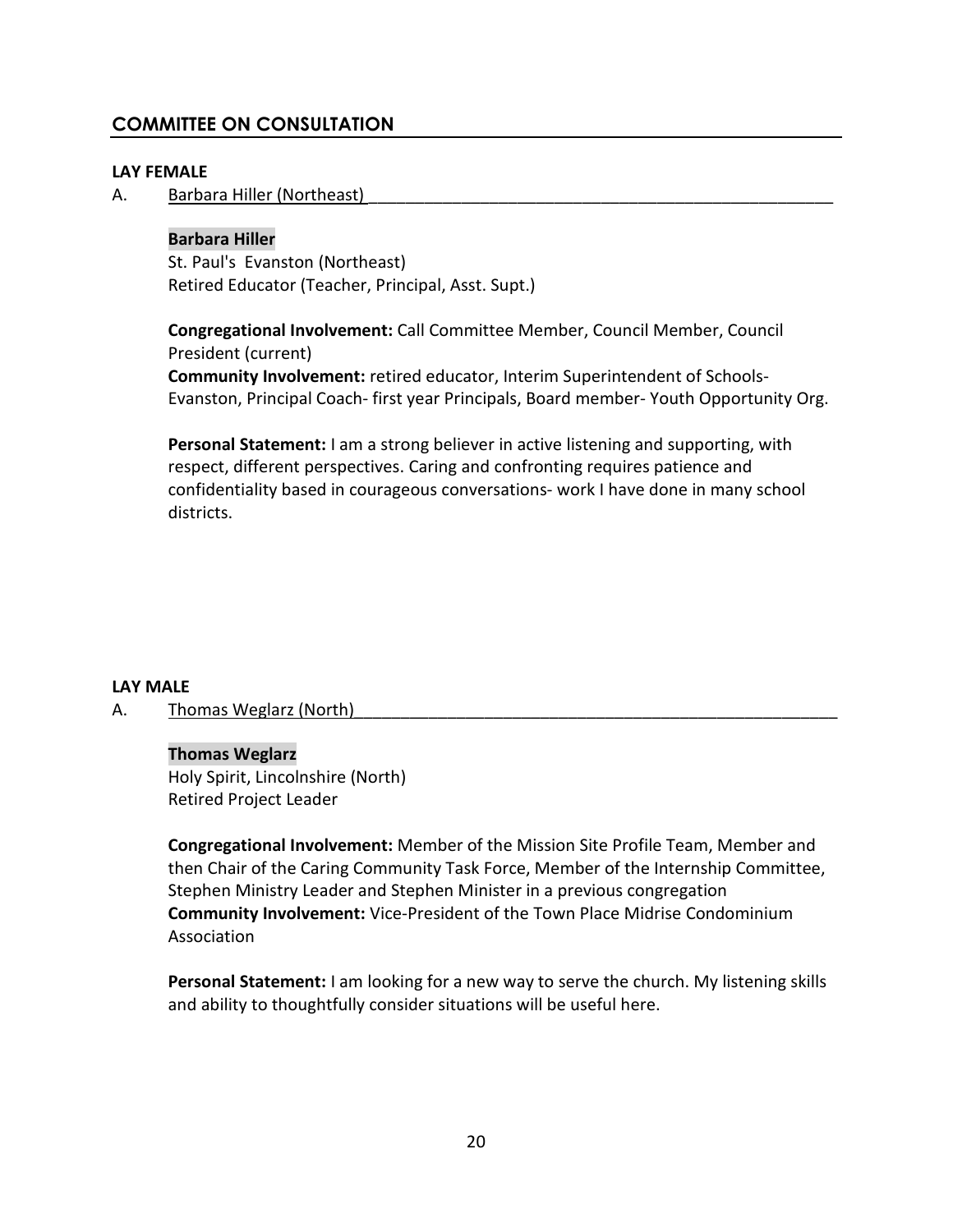## **COMMITTEE ON DISCIPLINE**

## **LAY**

#### A. Wayne Giampietro (North)

#### **Wayne Giampietro**

Holy Spirit, Lincolnshire (North) Attorney at law

**Congregational Involvement:** Member, Church Reopening Committee (current), Church Council

**Community Involvement:** Chicago Council of Lawyers (current), Illinois State Bar Association (current)

**Personal Statement:** I have handled many matters of the kind considered by this committee. I believe that I have the background to assist with considering these issues.

#### **ROSTERED FEMALE**

A. Pr. Melody Eastman (West)

#### **Pastor Melody Eastman**

Grace Lutheran Church, Glen Ellyn (West) Pastor

**Congregational Involvement:** Pastor (Current)

**Synodical Involvement:** West Conference co-dean, Synod representative to Board of Directors, LSTC, Clergy Misconduct Prevention Workshop Leader,

**Churchwide Involvement:** ELCA representative to Board of Directors, Lutheran Services in America, ELCA Congregation-Based Organizing Team, Voting member, Churchwide Assembly

**Community Involvement:** Coordinator, Greater Northwest Chicago CROP Walk, Administrative Team co-chair, United Power for Action and Justice, President, DuPage Sponsors

**Personal Statement:** I was involved in the synod's earliest work on healthy boundaries and want to continue to support the synod's healthy functioning and the well-being of its congregations and leaders.